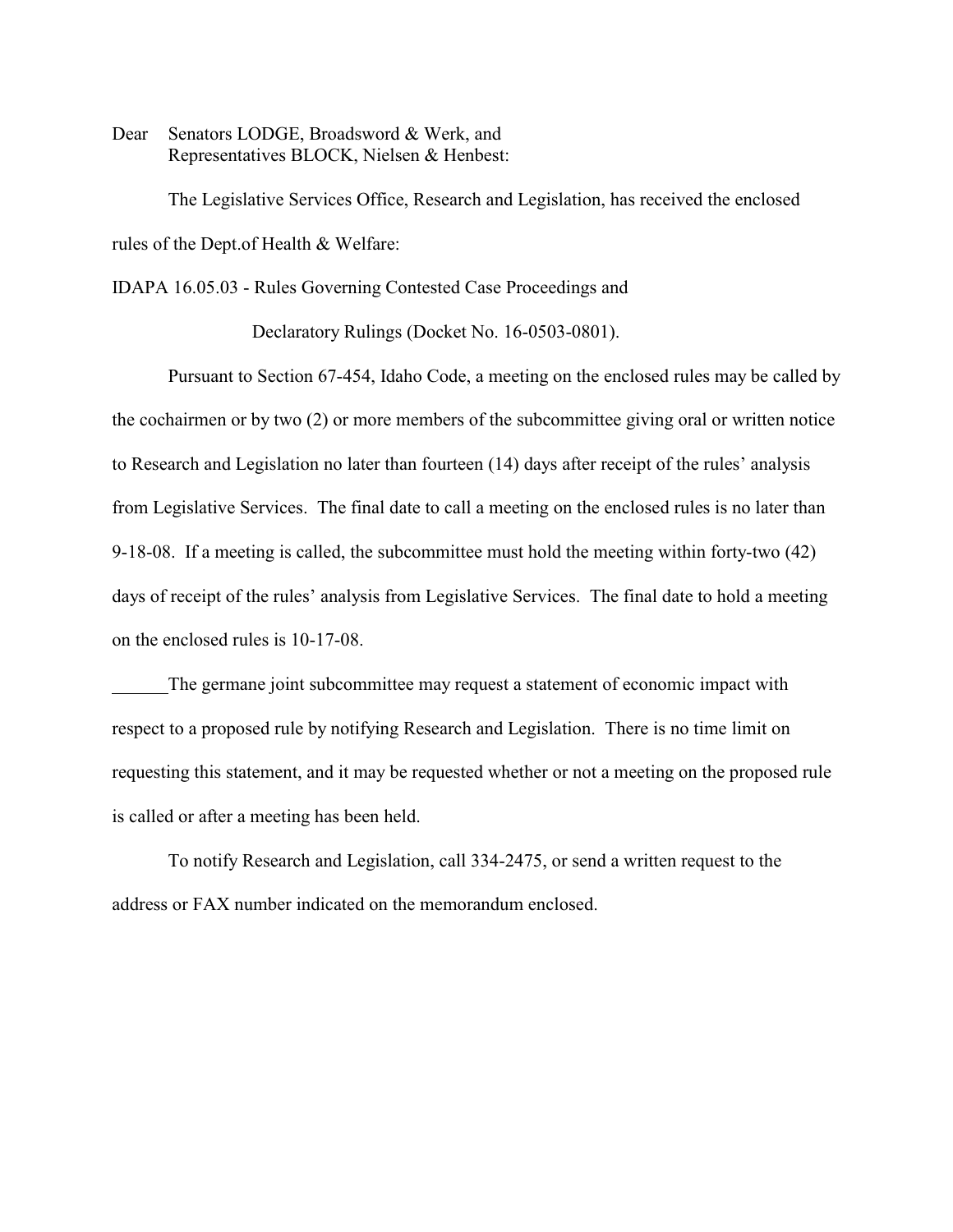# **MEMORANDUM**

- **TO:** Rules Review Subcommittee of the Senate Health & Welfare Committee and the House Health & Welfare Committee
- **FROM:** Research & Legislation Staff Paige Alan Parker
- **DATE:** August 28, 2008
- **SUBJECT:** Department of Health and Welfare IDAPA 16.05.03 Rules Governing Contested Case Proceedings and Declaratory Rulings (Docket No. 16-0503-0801) (Proposed)

This proposed rule docket 16-0503-0801 (hereinafter "proposed rule") amends existing rules related to IDAPA chapter 16.05.03 dealing with Contested Case Proceedings and Declaratory Rulings. According to the Department, the substance and purpose of the proposed rule is to: (1) add a new administrative review option for child protection cases, to align with changes being proposed in IDAPA 16.06.01, "Rules Governing Family and Children's Services," and to provide for a review process prior to a person's name being entered into the Child Protection Central Registry as requested by the Legislature; (2) add a new administrative review option for being added for Intensive Behavioral Intervention to provide an option for informal resolution of disputes related to certification, billing or reimbursement; (3) add a new appeal process that is specific to the Infant Toddler Program that will better ensure that the federal due process requirements under the Individuals with Disabilities Education Act are being followed; and (4) reflect recent changes in terminology, practice and statute.

According to the Department, the proposed rule is authorized pursuant to sections 16-107, 56-133, 56-135, 56-202, 56-204A, 56-216, 56-1003, 56-1004 and 56-1005, Idaho Code. Section 16-107, Idaho Code, designated the Department as the lead agency for administration of juvenile early intervention services and gives the Department the primary responsibility for writing all policy and procedures and administrative rule in conjunction with the State Interagency Coordinating Council which are necessary for implementation of those services.

Chapter 1, title 56, Idaho Code, is the chapter on payment for skilled and intermediate services. Section 56-133, Idaho Code, provides procedures for the administrative review process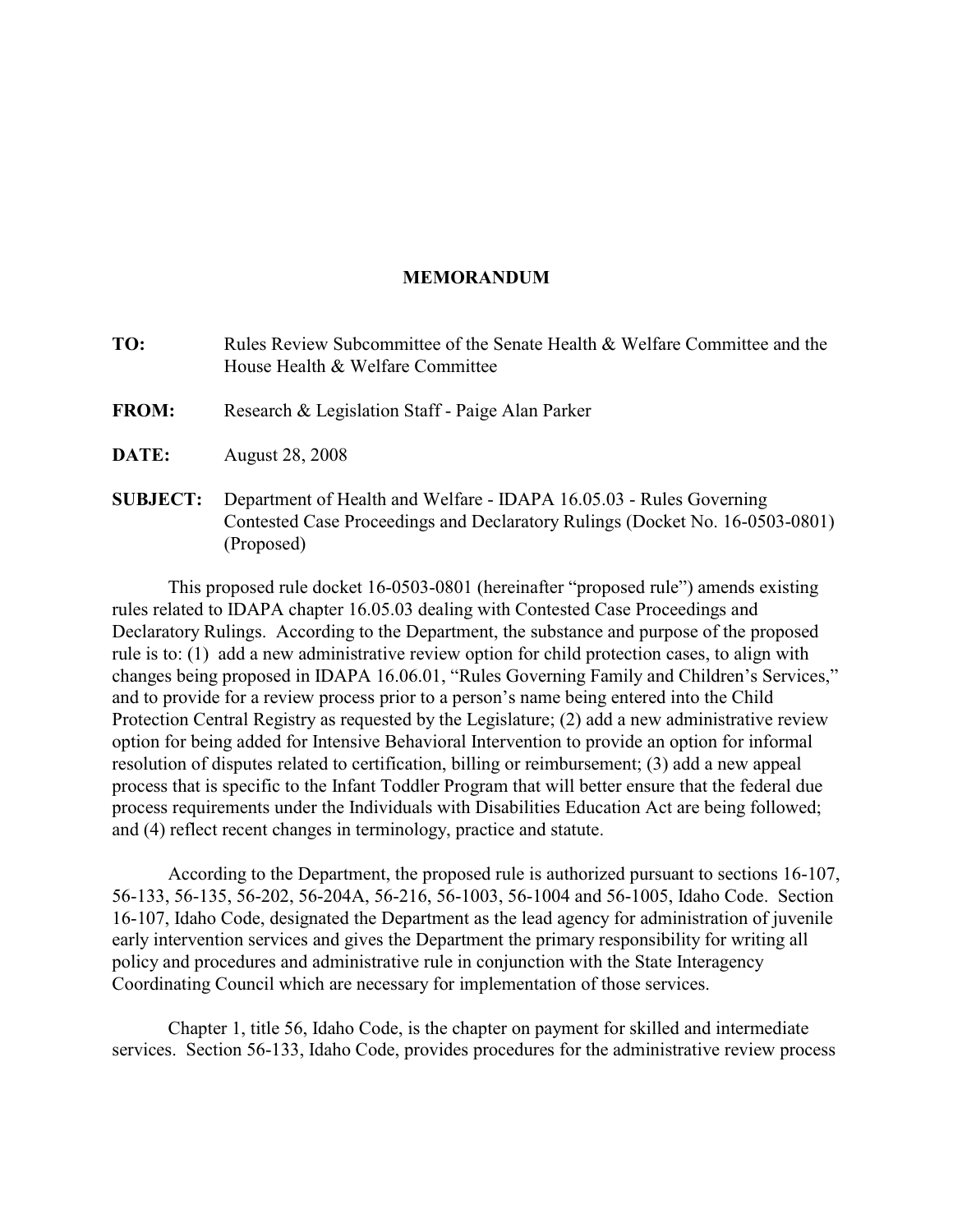for facilities which contract with the Department to provide services to recipients. Section 56- 135, Idaho Code, grants the Department's Director authority to undertake remedies against facilities that is deemed deficient in, or no longer meets, any of specified requirements for participation.

Chapter 2, title 56, Idaho Code, is the public assistance law chapter. Section 56-202(b), Idaho Code, requires the Department's director to promulgate, adopt and enforce such rules and such methods of administration as may be necessary or proper to carry out the provisions of title 56, Idaho Code. Section 56-204A, Idaho Code, authorizes and directs the Department to maintain, by the adoption of appropriate rules, activities which, through social casework and the use of other appropriate and available resources, must embrace specified services provided for children. Section 56-216, Idaho Code, entitles an applicant or recipient aggrieved because of the Department's decision or delay in making a decision a right to appeal to the Department in the manner prescribed by the Department and affords such applicant or recipient reasonable notice and opportunity for a fair hearing.

Chapter 10, title 56, Idaho Code, provides additional responsibilities for the Department. Section 56-1003(3), Idaho Code, grants the Department's director, under rules, codes or standards adopted by him, broad authority for the general supervision of the promotion and protections of the life, health and mental health of the people of this state. Section 56- 1004(1)(a), Idaho Code, provides additional broad powers to the Department's director for the orderly and efficient management of Departmental business and the custody, use and preservation of department records. Section 56-1005(8), Idaho Code, grants the Board of Health and Welfare, the authority to adopt, amend or repeal rules, codes and standards of the Department that are necessary and feasible in order to carry out its duties and responsibilities and to enforce the laws of this state.

According to the Department, no fee or charge is imposed by the proposed rule. The Department states that there is no anticipated fiscal impact to the state General Fund as a result of this rulemaking. No negotiated rulemaking was conducted because the rule changes and additions proposed are mostly technical and non-controversial in nature and are primarily updates that reflect recent changes in terminology, practice and statute, as well as minor clarifications and corrections.

Public hearings will be scheduled if requested in writing by 25 persons, a political subdivision or an agency not later than August 20, 2008. Written comments will be accepted by the Department on or before August 27, 2008.

# **ANALYSIS**

This memorandum will discuss only substantive changes. Organization and style changes will not be addressed.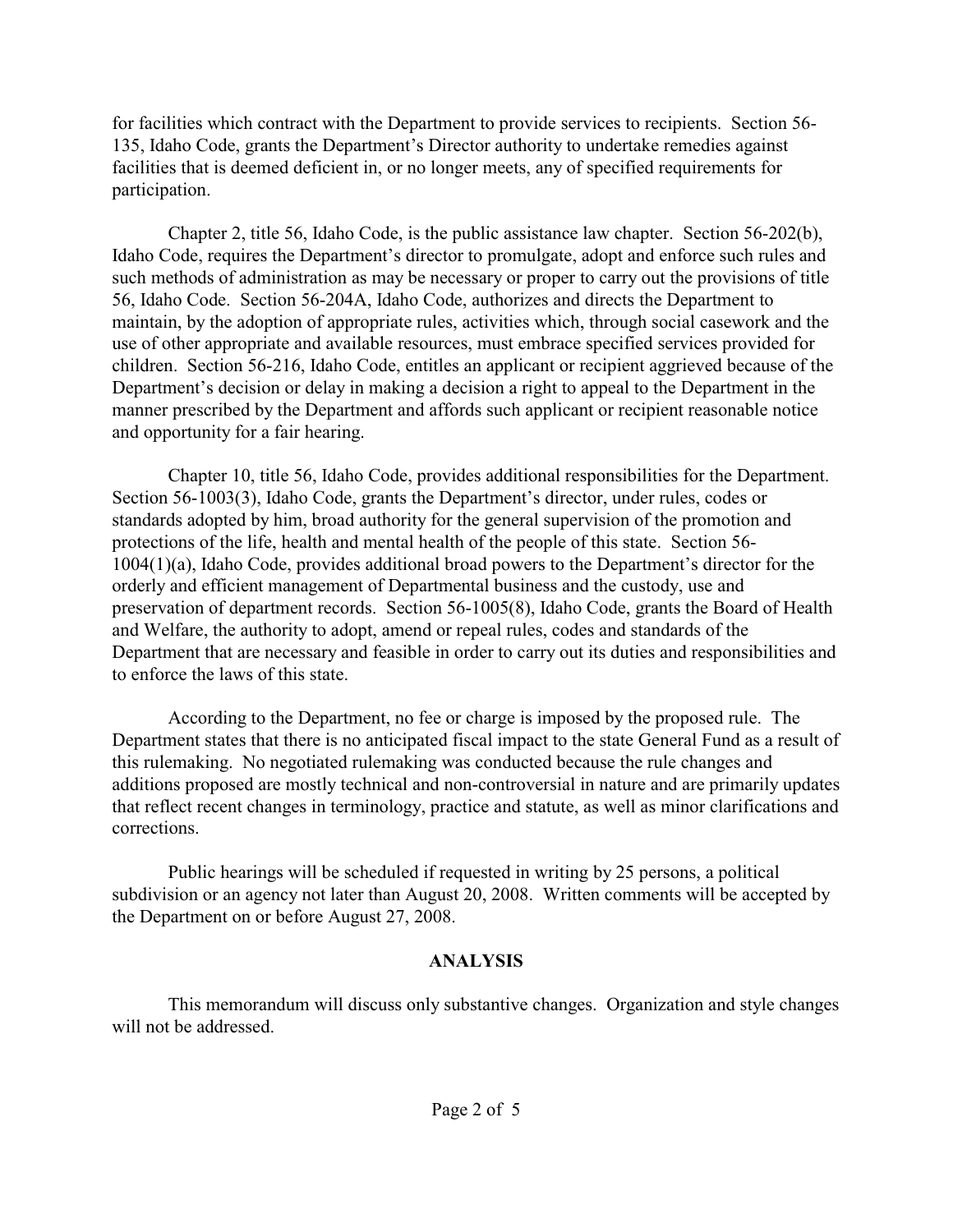Deleted as a legal authority under section 000 by the proposed rule is section 56-203, Idaho Code, which grants the Department a wide range of public assistance related powers, including entering into contracts and agreements with the federal government, cooperating with the federal government, county governments and other branches of government and agencies, entering into reciprocal agreements with other states, initiating and administering public assistance and social services for persons physically or mentally handicapped, establishing requirements of residence, defining persons entitled to medical public assistance, accepting the legal custody of children committed to the Department by district court, determining the amount, duration and scope of care and services to be purchased as medical assistance on behalf of needy eligible individuals and managing and operating the Idaho sate school and hospital at Nampa.

The Title and Scope section 001 of the proposed rule deletes a description of what is included in a "contested case:" "appeals from providers of medical assistance and other services, and appeals relating to individuals' benefits administered through the Division of Welfare, child support license suspension hearing, denial of a criminal history exemption, and tobacco citations pursuant to Sections 39-5705 and 39-5708, Idaho Code."

A new definition for "administrative review" is provided by the proposed rule: "An informal review by a Division administrator or designee, to determine whether a Department decision is correct." Section 010.01.

The proposed rule makes a specific exception for food stamps to the requirement that appeals be filed in writing. Under the proposed rule, an appeal must state the reason for disagreement with the Department's action. Section 101.

As a matter of its burden of proof in child support matters, the proposed rule requires the Department first establish that arrearages are sufficient for child support enforcement action. The proposed rule also provides that the appellant has the burden of proof on asset seizure or other enforcement actions for failure to pay child support. Section 132.

Under the proposed rule, a petition for review by the Board of Health and Welfare must be filed with the Administrative Procedures Section not later than 14 days from the date the preliminary order was mailed. Under the existing rule, the deadline is 28 days. The proposed rule requires that the request identify all legal and factual bases of disagreement with the preliminary order. The proposed rule deletes the mandatory requirement that the appellant provide a transcript of the hearing and the "only questions of law" exception. Under the proposed rule, the Board chair (or designee) will determine whether a transcript is needed. If needed, the transcript will be provided by the party who requests review of the preliminary order. Section 151.

A new section 298 on Division of Welfare - Bureau of Child Support is created by the proposed rule that provides that "a notice of license suspension becomes final and effective unless an individual or representative files an appeal within twenty-one (21) days from the date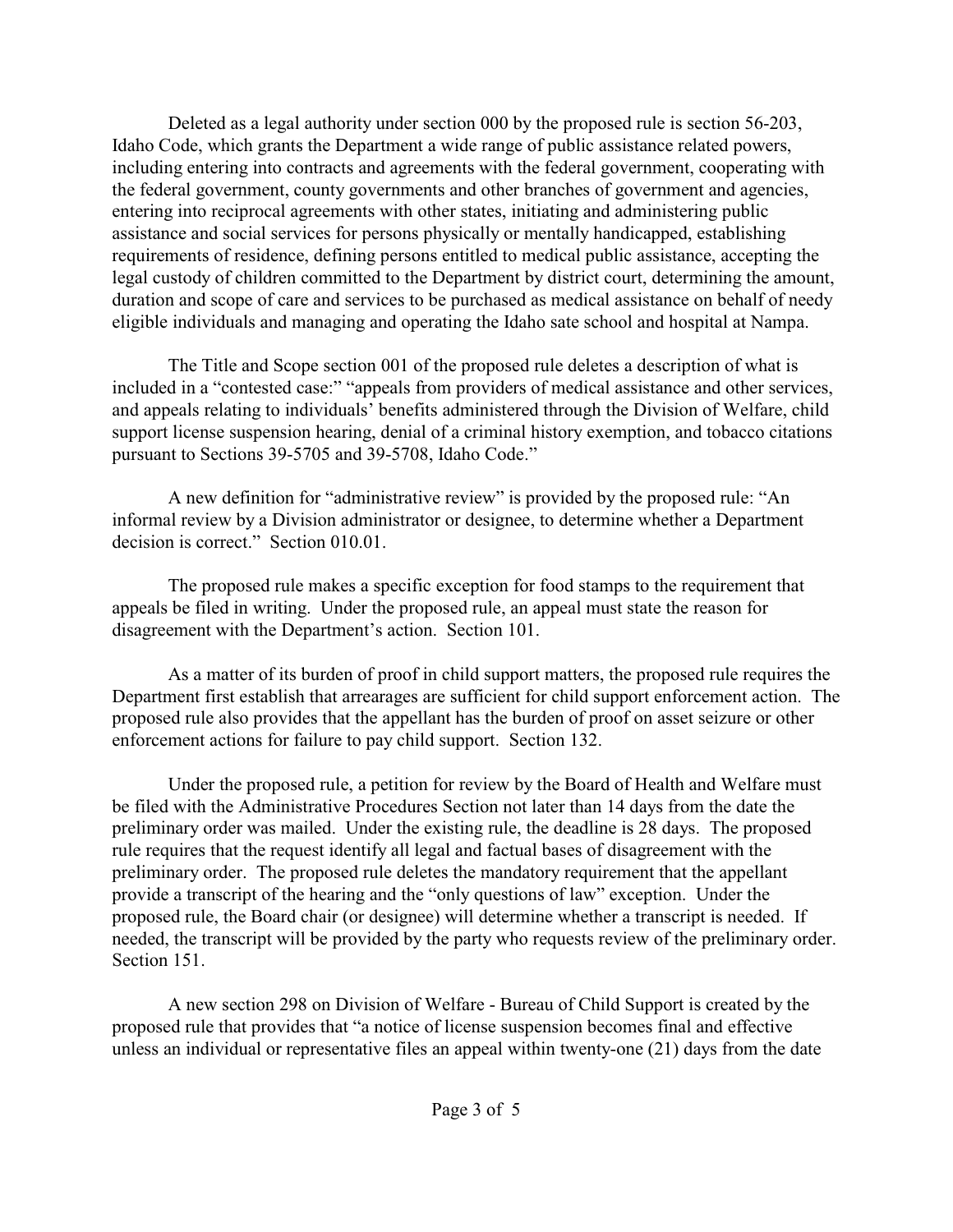the decision is mailed."

In actions relating to licensure or certification, billing or reimbursement, the proposed rule requires that an issue clarification and attempted resolution conference must be held within 28 days after the request for the administrative review. Section 300.

Under the proposed rule, an order for isolation or quarantine is a final agency action. Section 401.

New section 500 deals with child protection central registry administrative review conducted by the Division of Family and Community Services. An individual identified in a substantiated incident of child abuse, neglect or abandonment will automatically become effective and be placed on the Child Protection Central Registry unless the individual mails a request of administrative review with the Division's administrator within 28 days from the date of notification. The request must identify the notification being protested and explain the reasons for disagreement. The administrator will determine if the incident was erroneously "substantiated" and will furnish a written decision.

New section 501 deals with intensive behavioral intervention administrative review. A provider in a certification, billing or reimbursement action must request an administrative review within 28 days after notice is mailed or the action becomes final and effective. The request must be signed, identify the challenged decision and state specifically the grounds on which the decision was erroneous. A clarification and attempt to resolve review conference must the held by the parties within 28 days after the request for administrative review. A second such conference may be scheduled if the Department determines that additional documentation is needed. The Department is required to provide a written decision. Any subsequent appeal is limited to the issues and documentation presented in the administrative review.

New section 502 deals with individual complaints regarding the infant toddler program. Parents or providers who disagree with decisions regarding the identification, evaluation or placement of a child or with the provision of appropriate early intervention services may request a hearing by filing a request with the Administrative Procedures Section. The request must be signed and contain specified information including a statement identifying the facts and reason for disagreement and a proposed resolution.

The Department must offer mediation services at its own expense. Such mediation must be held within 30 days after the request for a hearing before a trained, qualified and impartial mediator. A confidentiality agreement is required and information discussed in the mediation cannot be used in subsequent proceedings. In the event of a resolution, a signed mediation agreement is enforceable in state or federal court.

Whether or not mediation occurs, a hearing must be held and a written decision mailed within 30 days from the receipt of the request for a hearing. [Presumably, no hearing is held if the mediation is successful and a mediation agreement is signed.] A relevant evaluation or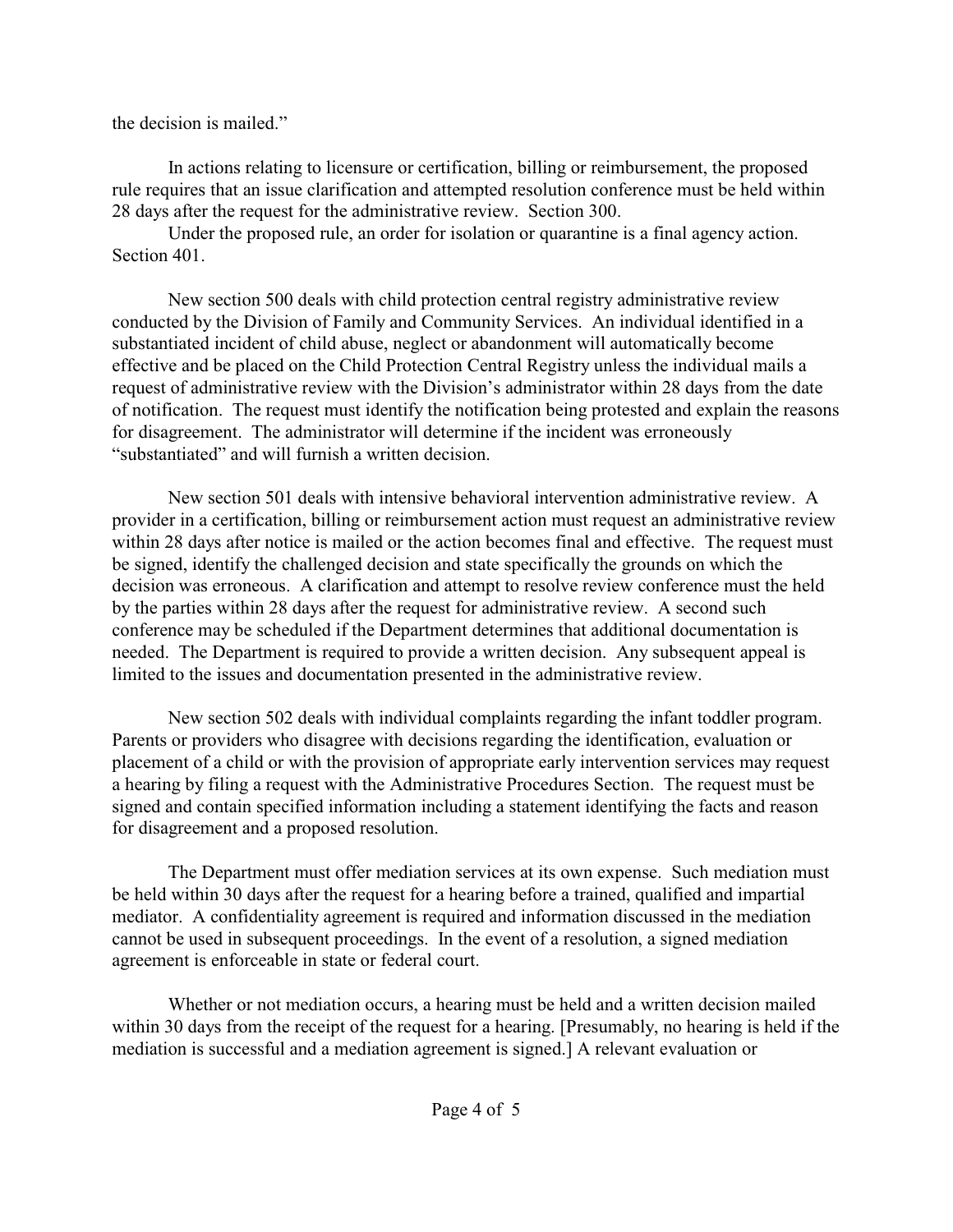recommendation that has not been disclosed at least five calendar days before the hearing may be barred by the hearing officer. Appropriate early intervention service being provided at the time of the decision will continue unless the parties agree otherwise. If the decision involves an application for initial services, any services that are not in dispute must be provided.

New section 503 deals with administrative complaints regarding the infant toddler program. An individual or organization (including those from another state) alleging a violation of Part C program and regulations at 34 CFR Part 303 may file a written, signed complaint with the Administrative Procedures Section against any public or private service provider setting forth the violated requirement and the facts supporting the complaint. The complaint can include an allegation that a provider failed to implement the decision after a hearing. The complaint must be filed within one year of the alleged violation except if there is a continuing violation or if the complaint request reimbursement or corrective action for a violation that occurred not more that three years prior to the date the complaint is received by the public agency.

The Department has 60 days (unless exceptional circumstances exist) from the receipt to investigate the complaint, receive additional information, make an independent determination whether a violation occurred and issue a written decision with findings, conclusions and explanation. If the Department concludes that appropriate services were or are not being provided, the decision must address remedial action, including the award of monetary reimbursement, if appropriate, or corrective action. The Department must also address appropriate future services for all infants and toddlers with disabilities and their families.

At section 503.04, the Department states: "No issue that is being addressed in the hearing process can be dealt with in the administrative complaint until the conclusion of the hearing. Any issue that is not part of the hearing must be resolved within the sixty (60) day review time. Issues that have already been decided in the hearing are final and binding on the complainant." Frankly, these statements do not make sense.

# **SUMMARY**

The language at section 503.04 of the proposed rule is confusing. However, the proposed rule appears to be authorized by sections 16-107, 56-133, 56-135, 56-202, 56-204A, 56-216, 56- 1003, 56-1004 and 56-1005, Idaho Code.

cc: Department of Health and Welfare Sherri Kovach & Jeanne Goodenough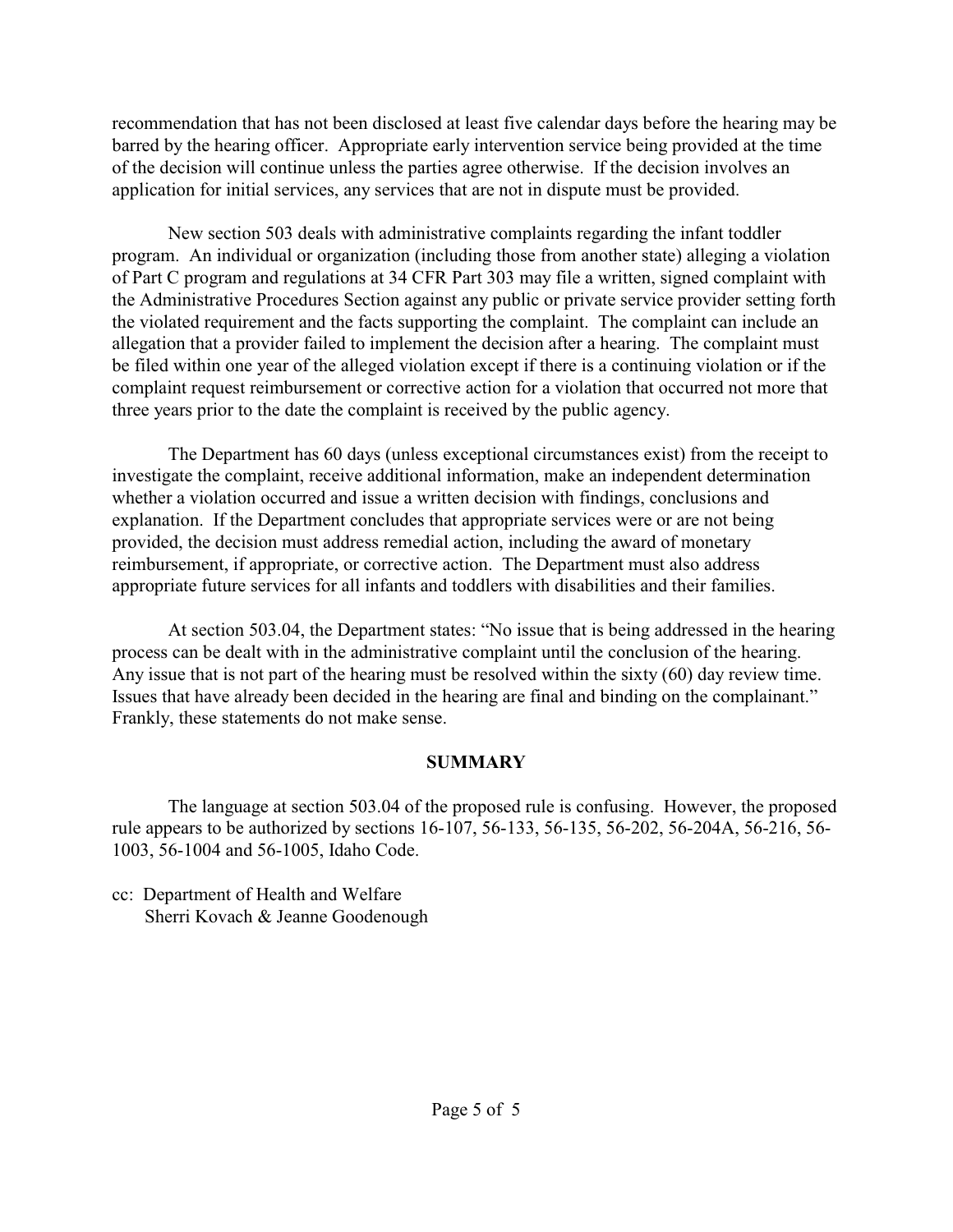# **IDAPA 16 - DEPARTMENT OF HEALTH AND WELFARE**

#### **16.05.03 - RULES GOVERNING CONTESTED CASE PROCEEDINGS AND DECLARATORY RULINGS**

## **DOCKET NO. 16-0503-0801**

# **NOTICE OF RULEMAKING - PROPOSED RULE**

**AUTHORITY:** In compliance with Section 67-5221(1), Idaho Code, notice is hereby given that this agency has initiated proposed rulemaking procedures. The action is authorized pursuant to Sections 16-107, 56-133, 56-135, 56- 202, 56-204A, 56-216, 56-1003, 56-1004, and 56-1005, Idaho Code.

**PUBLIC HEARING SCHEDULE:** Public hearing(s) concerning this rulemaking will be scheduled if requested in writing by twenty-five (25) persons, a political subdivision, or an agency, not later than Wednesday, August 20, 2008.

The hearing site(s) will be accessible to persons with disabilities. Requests for accommodation must be made not later than five (5) days prior to the hearing, to the agency address below.

**DESCRIPTIVE SUMMARY:** The following is a nontechnical explanation of the substance and purpose of the proposed rulemaking:

A new administrative review option for child protection cases is being added to align with changes being proposed in IDAPA 16.06.01, "Rules Governing Family and Children's Services." As requested by the Legislature, this will provide for a review process prior to a person's name being entered into the Child Protection Central Registry.

A new administrative review option is being added for Intensive Behavioral Intervention (IBI) to provide an option for informal resolution of disputes related to certification, billing, or reimbursement.

A new appeal process is being added that is specific to the Infant Toddler Program. This process will better ensure that the federal due process requirements under the "Individuals with Disabilities Education Act" (IDEA) are followed for the Infant Toddler Program.

The chapter is also being updated to reflect recent changes in terminology, practice, and statute, including:

- 1. Revisions to the sections at the beginning of the chapter required by the Office of Administrative Rules;
- 2. Revisions to Board provisions including changing the number of days an appellant has to file a petition for a Board review to 14 days (same as a Director review) and adding a provision that allows the Board chair to determine whether the Board needs a transcript of a hearing on which they are going to hear oral argument;
- 3. Clarification that a Medicaid review conference must be held within 28 days of the request for an administrative review (in such a conference the disputing parties clarify and attempt to resolve the issues of contention). This provision prevents appellants from making lengthy delays in the administrative review process; and
- 4. Addition of other minor clarifications and corrections to existing text.

**FEE SUMMARY:** The following is a specific description of the fee or charge imposed or increased: N/A

**FISCAL IMPACT:** The following is a specific description, if applicable, of any fiscal impact on the state general fund greater than ten thousand dollars (\$10,000) during the fiscal year.

There is no anticipated fiscal impact to the state general fund related to this rulemaking.

**NEGOTIATED RULEMAKING:** Pursuant to IDAPA 04.11.01.811, negotiated rulemaking was not conducted because the changes and additions proposed are mostly technical and non-controversial in nature (e.g., additional due process provisions) and are primarily updates that reflect recent changes in terminology, practice, and statute, as well as minor clarifications and corrections.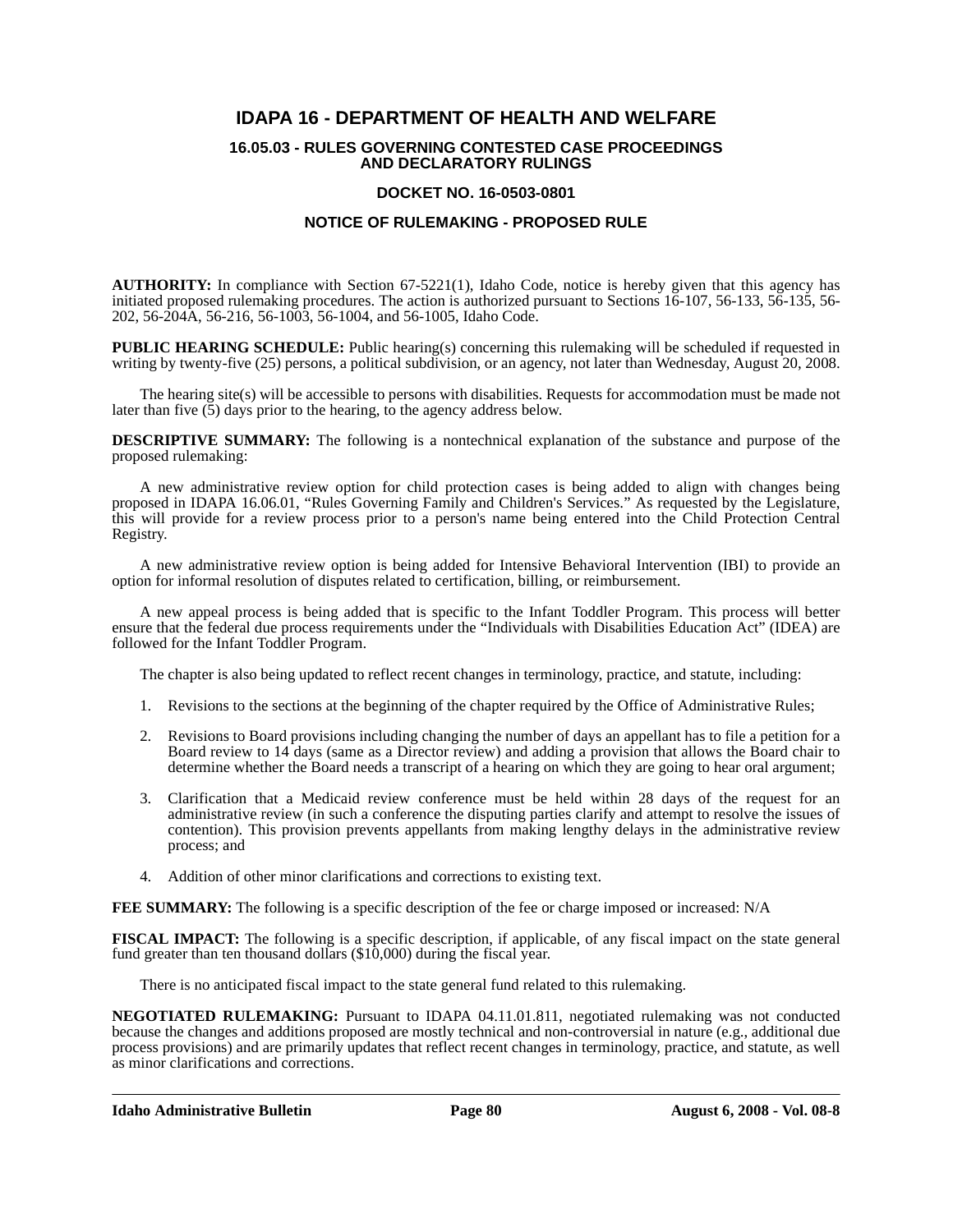**ASSISTANCE ON TECHNICAL QUESTIONS, SUBMISSION OF WRITTEN COMMENTS:** For assistance on technical questions concerning the proposed rule, contact Jeanne Goodenough at (208) 334-5537.

Anyone may submit written comments regarding this proposed rulemaking. All written comments must be directed to the undersigned and must be delivered on or before Wednesday, August 27, 2008.

DATED this 2nd day of July, 2008.

Sherri Kovach, Program Supervisor DHW - Administrative Procedures Section 450 West State Street - 10th Floor P.O. Box 83720, Boise, Idaho 83720-0036 (208) 334-5564 phone; (208) 334-6558 fax kovachs@dhw.idaho.gov e-mail

# **THE FOLLOWING IS THE TEXT OF DOCKET NO. 16-0503-0801**

#### **000. LEGAL AUTHORITY.**

The Idaho Legislature has granted the Director of the Department of Health and Welfare and the Board of Health and Welfare the power and authority to conduct contested case proceedings and issue declaratory rulings, and to adopt rules governing such proceedings under Sections 16-107, 56-133, 56-135, 56-202, *56-203,* 56-204A, 56-216, 56- 1003, 56-1004, and 56-1005, Idaho Code. *(4-11-06)*( )

#### **001. TITLE AND SCOPE.**

**01. Title**. The*se* title of these rules *are to be cited fully as Idaho Department of Health and Welfare Rules,* is IDAPA 16.05.03, "Rules Governing Contested Case Proceedings and Declaratory Rulings."(3-30-01)( )

**02. Scope**. These rules establish standards for petitions for rulemaking and declaratory rulings, and the conduct of contested cases. *Contested cases include appeals from providers of medical assistance and other services, and appeals relating to individuals' benefits administered through the Division of Welfare, child support license suspension hearings, denial of a criminal history exemption, and tobacco citations pursuant to Sections 39-5705 and 39-5708, Idaho Code. (3-30-01)*( )

# *(BREAK IN CONTINUITY OF SECTIONS)*

#### **010. DEFINITIONS AND ABBREVIATIONS.**

|      | <b>Administrative Review.</b> An informal review by a Division Administrator or designee, to |             |
|------|----------------------------------------------------------------------------------------------|-------------|
|      | determine whether a Department decision is correct.                                          |             |
| 012. | <b>Appellant.</b> A person or entity who files an appeal of Department action or inaction.   | $(3-30-01)$ |
| 023. | <b>Board.</b> The Idaho Board of Health and Welfare.                                         | $(3-30-01)$ |
| 0.34 | <b>Department.</b> The Idaho Department of Health and Welfare.                               | $(3-30-01)$ |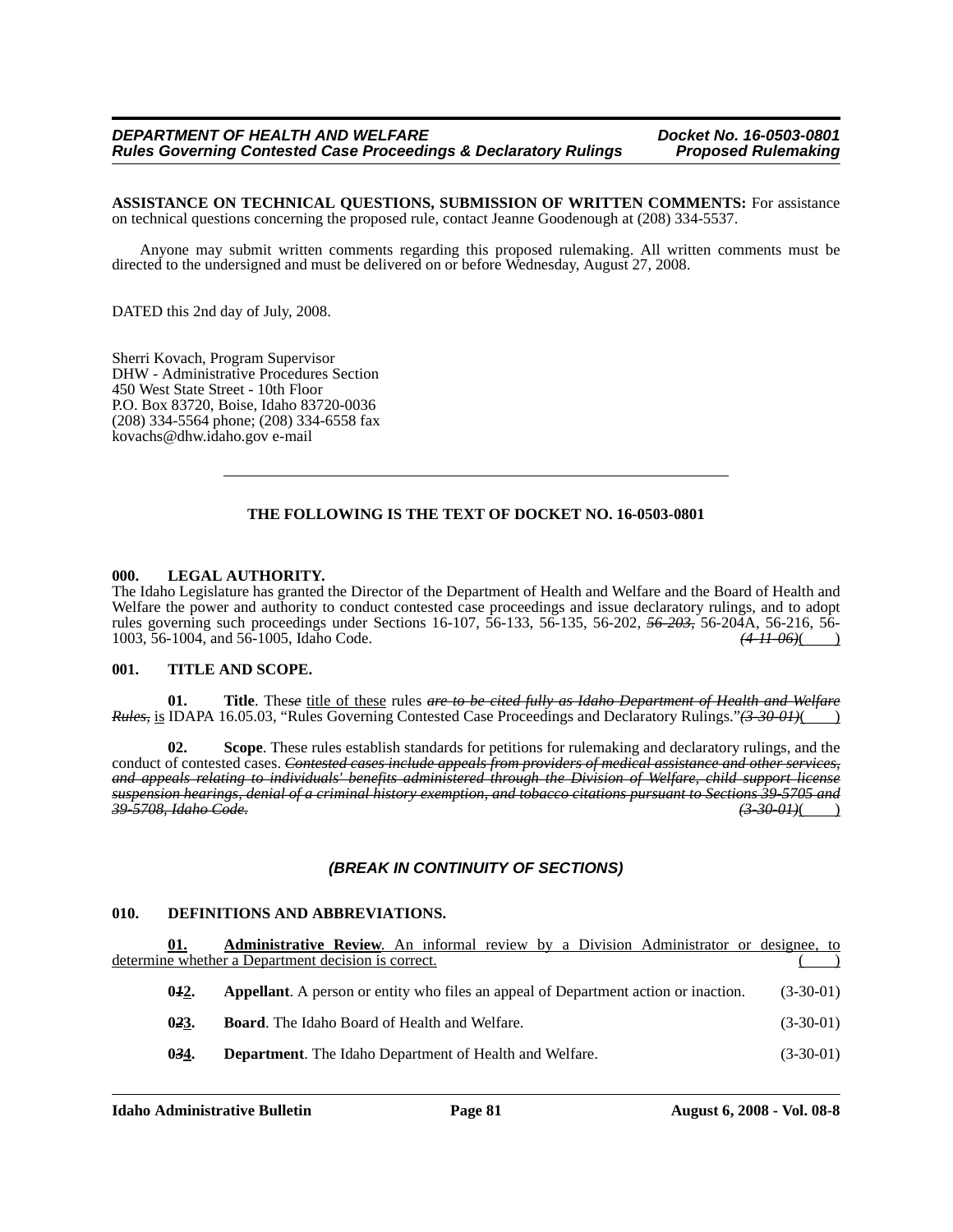|              | 045.                          | <b>Director.</b> The Director of the Department of Health and Welfare.                                   | $(3-30-01)$ |
|--------------|-------------------------------|----------------------------------------------------------------------------------------------------------|-------------|
| proceedings. | 056.                          | <b>Hearing Officer.</b> The person designated to preside over a particular hearing and any related       | $(3-30-01)$ |
|              | 067.                          | <b>IPV.</b> Intentional program violation.                                                               | $(3-30-01)$ |
|              | 078.<br>a party in an appeal. | <b>Intervenor.</b> Any person, other than an appellant or the Department, who requests to be admitted as | $(3-30-01)$ |

**089.** Party. An appellant, the Department and an intervenor, if intervention is permitted. (3-30-01)

# *(BREAK IN CONTINUITY OF SECTIONS)*

# **101. FILING OF APPEALS.**

Appeals must be filed in writing and state the appellant's name, address and phone number, and the remedy requested, except that appeals of action relating to *Division of Welfare programs listed in Section 200 of these rules* Food Stamps may be made verbally to Department *S*staff by an individual or representative. Appeals should be accompanied by a copy of the decision that is the subject of the appeal and state the reason for disagreement with the Department's action. Unless otherwise provided by statute or these rules, individuals who are aggrieved by a Department decision have twenty-eight (28) days from the date the decision is mailed to file an appeal. An appeal is filed when it is received by the Department or postmarked within the time limits set forth in these rules.  $(4.11.06)()$ received by the Department or postmarked within the time limits set forth in these rules.

# *(BREAK IN CONTINUITY OF SECTIONS)*

#### **108. CONSOLIDATED HEARING.**

When there are multiple appeals or a group appeal involving the same change in law, rules, or policy, the hearing officer will hold a consolidated hearing. ( )

**10***8***9. -- 119. (RESERVED).**

# *(BREAK IN CONTINUITY OF SECTIONS)*

#### **130. OPEN HEARINGS.**

All contested case hearings are open to the public, unless ordered closed in the discretion of the hearing officer due to the sensitive nature of the hearing. The hearing officer can order that individuals be identified by initials or an alias if necessary to protect their privacy. At the discretion of the hearing officer, *W*witnesses may testify by telephone or other electronic means, provided the examination and responses are audible to all parties.  $(3-30-01)()$ 

# *(BREAK IN CONTINUITY OF SECTIONS)*

# 132. BURDEN OF PROOF -- INDIVIDUAL BENEFIT CASES.

The Department has the burden of proof if the action being appealed is to limit, reduce or terminate services or benefits; establish an overpayment or disqualification; revoke or limit a license; or to contest a tobacco violation under Sections 39-5705 and 39-5708, Idaho Code. In a child support matter, the Department must first establish that

**Idaho Administrative Bulletin Page 82 August 6, 2008 - Vol. 08-8**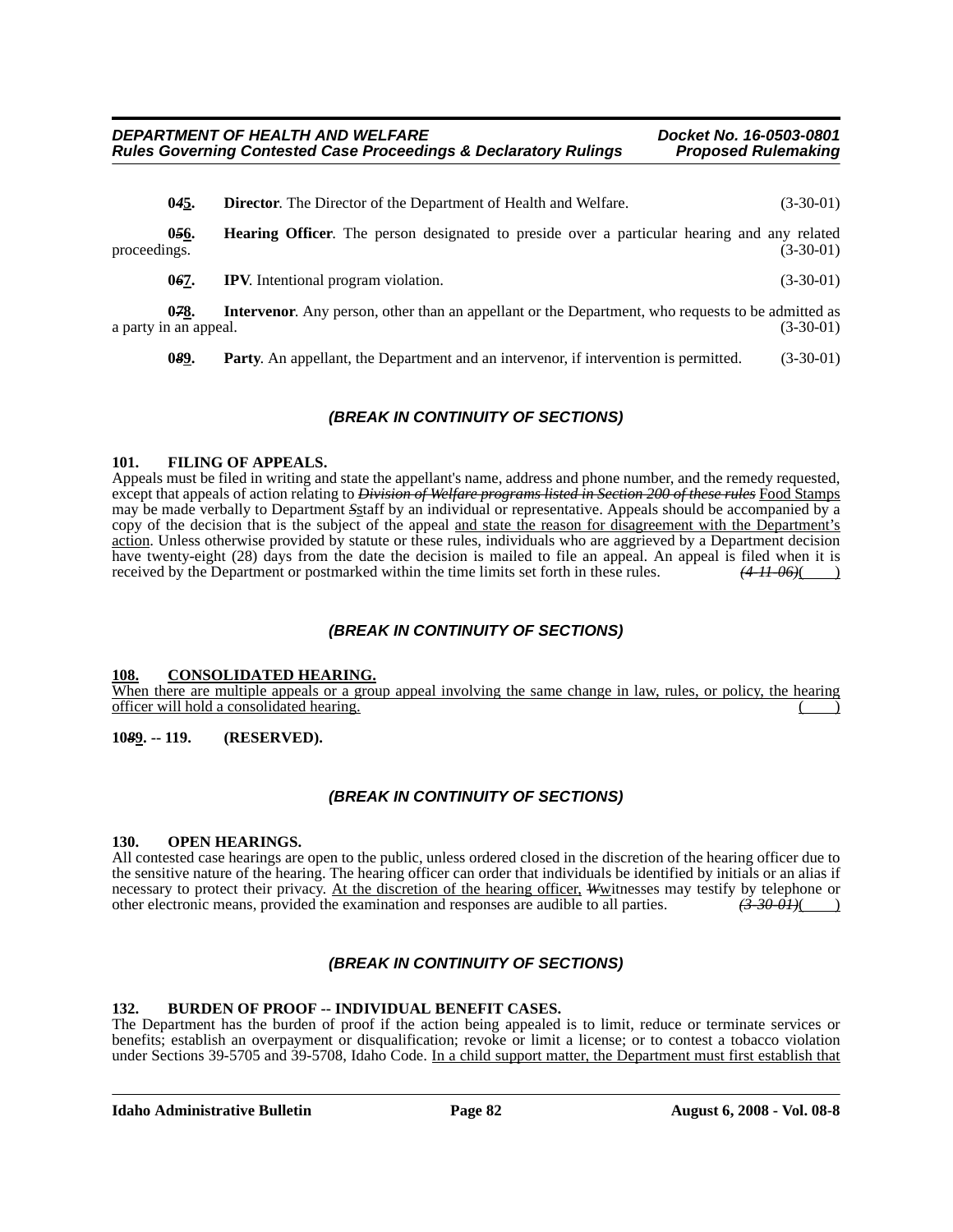arrearages are sufficient for child support enforcement action. The appellant has the burden of proof on all other issues, including establishing eligibility for a program, service or license; seeking an exemption required due to criminal history or abuse registry information; or seeking to avoid license suspension, asset seizure, or other<br>enforcement actions for failure to pay child support.<br> $\left(4-H-06H\right)$ enforcement actions for failure to pay child support.

# *(BREAK IN CONTINUITY OF SECTIONS)*

### **151. PETITION FOR REVIEW BY BOARD OF HEALTH AND WELFARE.**

In cases under the jurisdiction of the Board, either party may file a petition for review with the Administrative Procedures Section not later than *twenty-eight* fourteen (*28*14) days from the date the preliminary order was mailed. The request must identify all legal and factual bases of disagreement with the preliminary order. The Administrative Procedures Section will establish a schedule for the submission of briefs and if allowed, oral argument. *Appellant must provide a transcript of the hearing before the hearing officer unless the appeal involves only questions of law.* The Board chair or designee will determine whether a transcript of the hearing is needed and, if so, one will be provided by the party who requests review of the preliminary order. *The* Board members will exercise all of the decision-making power they would have had if they had presided over the hearing.  $(4\text{-}H\text{-}06)()$ 

# *(BREAK IN CONTINUITY OF SECTIONS)*

#### **200. DIVISION OF WELFARE - APPEALS.**

The provisions of this section of rules govern the conduct of individual benefit hearings to determine eligibility for benefits or services in the Division of Welfare, including IDAPA 16.03.05, "Rules Governing Eligibility for Aid to the Aged, Blind and Disabled (AABD)," IDAPA 16.03.08, "Rules Governing Temporary Assistance for Families in Idaho," IDAPA 16.03.04, "Rules Governing the Food Stamp Program in Idaho," IDAPA 16.06.12, "Rules Governing the Idaho Child Care Program (ICCP)," IDAPA 16.04.14, "Rules Governing the Low Income Energy Assistance Program," IDAPA 16.04.02, "Idaho Telecommunication Service Assistance Program Rules," IDAPA 16.04.12, "Rules Governing the Individual and Family Grant Program*s*," and IDAPA 16.03.01, "Eligibility for Health Care Assistance for Families and Children."

# **201. DIVISION OF WELFARE - TIME FOR FILING APPEAL.**

A decision issued by the Department in a Division of Welfare program will be final and effective unless an individual or representative appeals within thirty (30) days from the date the decision was mailed, except that a recipient or applicant for Food Stamps has ninety (90) days to appeal. An individual or representative may also appeal when the Department delays in making an eligibility decision or making payment beyond the limits specified in the particular program within thirty (30) days after the action would have been taken if the Department had acted in a timely manner. *(4-11-06)*( )

# **202. DIVISION OF WELFARE - INFORMAL CONFERENCE.**

An appellant or representative has the right to request an informal conference with the Department or Community Action Agency before the hearing date. This conference may be used to resolve the issue informally or to provide the appellant with information about the hearing or actions. The conference will not affect the appellant's right to a hearing or the time limits for the hearing. After the conference, the hearing will be held unless the appellant withdraws the appellant withdraws the appellant.  $(4-H-06)($ withdraws the appeal, or the Department withdraws the action contested by the appellant.

#### **203. DIVISION OF WELFARE - WITHDRAWAL OF AN APPEAL.**

An appellant or representative may withdraw an appeal upon written request to the hearing officer.  $(3-30-01)($ 

# **204. DIVISION OF WELFARE - TIME LIMITS FOR COMPLETING HEARINGS.**

The Department must conduct the hearing relating to an individual's benefits and take action within ninety (90) days from the date the hearing request is received. When the hearing request concerns the computed amount of the Community Spouse Resource Allowance, the hearing will be held within thirty (30) days from the date the hearing request is received. The Department will expedite hearing requests from appellants such as migrant farm workers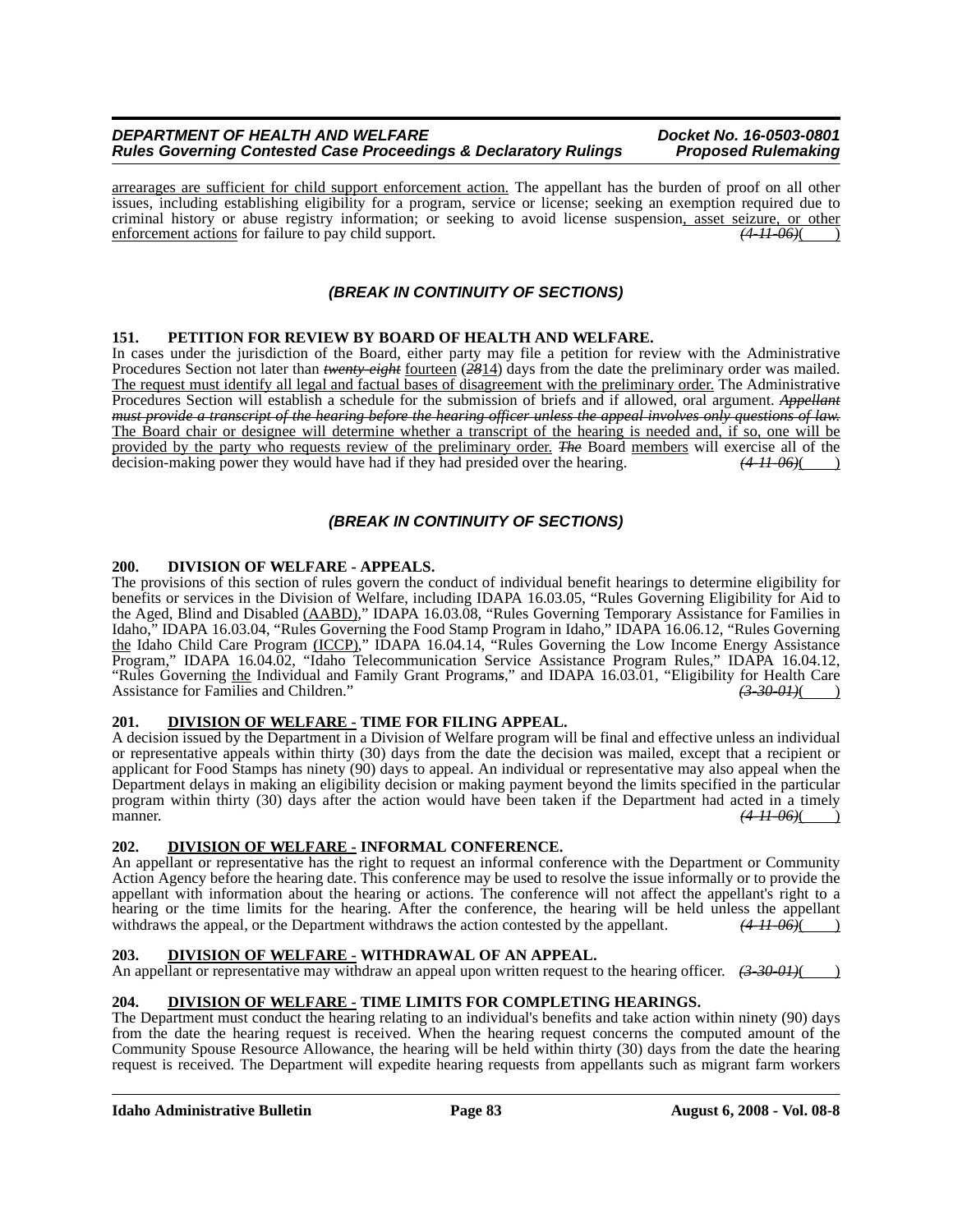who are planning to move before the hearing decision would normally be reached.  $(4-H-96)$ 

# **205. DIVISION OF WELFARE - APPEAL OF AUTOMATIC ADJUSTMENTS.**

An appeal will be dismissed if the hearing officer determines that the sole issue is an automatic grant adjustment, change in rule that affects benefit amount or eligibility, or reduction of Medicaid services under state or federal law. *(4-11-06)*( )

**206.** *CONSOLIDATED HEARING* **(RESERVED).** *When there are multiple appeals or a group appeal involving same change in law, rules, or policy, the hearing officer will hold a consolidated hearing. (4-11-06)*

### **207. DIVISION OF WELFARE - POSTPONEMENT OF FOOD STAMP HEARINGS.**

An appellant may request, and be granted a postponement of a hearing, not to exceed thirty (30) days. The time limit for the Department's response *shall* will be extended for as many days as the hearing is postponed. *(4-11-06)*( )

### **208. -- 249. (RESERVED).**

### **250. DIVISION OF WELFARE - FOOD STAMPS DISQUALIFICATION HEARINGS.**

A disqualification hearing will be scheduled when the Department has evidence that an individual has allegedly committed one (1) or more acts of intentional program violations (IPV).  $(4-11-06)($ committed one (1) or more acts of intentional program violations (IPV).

## **251. DIVISION OF WELFARE - COMBINING DISQUALIFICATION HEARING AND BENEFIT HEARING.**

The hearing officer must consolidate a hearing regarding benefits or overpayment and a disqualification hearing if the issues are the same or related. The appellant must be notified that the hearings will be combined.  $(4$ issues are the same or related. The appellant must be notified that the hearings will be combined.

## **252. DIVISION OF WELFARE - RIGHT NOT TO TESTIFY.**

The hearing officer must advise the appellant that he may refuse to answer questions during a disqualification hearing.  $\left(4-H-06\right)$ hearing. **(4-11-06)**( )

# **253. DIVISION OF WELFARE - FAILURE TO APPEAR.**

If an appellant or representative fails to appear at a disqualification hearing or cannot be located, the hearing will be conducted in his absence. The Department must present proof that advance notice of the hearing was mailed to the appellant's last known address. The hearing officer must consider the evidence and determine if an IPV occurred based solely on the information provided by the Department. The appellant has ten (10) days from the date of the scheduled hearing to show good cause for failure to appear. If an IPV had been established, but the hearing officer determines the appellant had good cause for not appearing, the previous decision will be void and a new hearing will be conducted. The previous hearing officer may conduct the new hearing.  $(4-H-06)$ 

### **254. DIVISION OF WELFARE - STANDARD FOR DETERMINING INTENTIONAL PROGRAM VIOLATIONS.**

The determination that an intentional program violation has been committed must be established by clear and convincing evidence that the appellant committed or intended to commit an IPV.  $(4H-96)($ convincing evidence that the appellant committed or intended to commit an IPV.

# **255. -- 29***9***7. (RESERVED).**

#### **298. DIVISION OF WELFARE - BUREAU OF CHILD SUPPORT.**

A notice of license suspension becomes final and effective unless an individual or a representative files an appeal within twenty-one  $(21)$  days from the date the decision is mailed.

# **299. (RESERVED).**

#### **300. DIVISION OF MEDICAID - REQUEST FOR ADMINISTRATIVE REVIEW.**

An action relating to licensure or certification, billing or reimbursement is final and effective unless the provider or facility requests in writing an administrative review within twenty-eight (28) days after the notice is mailed. The request must be signed by the licensed administrator of the facility or by the provider, identify the challenged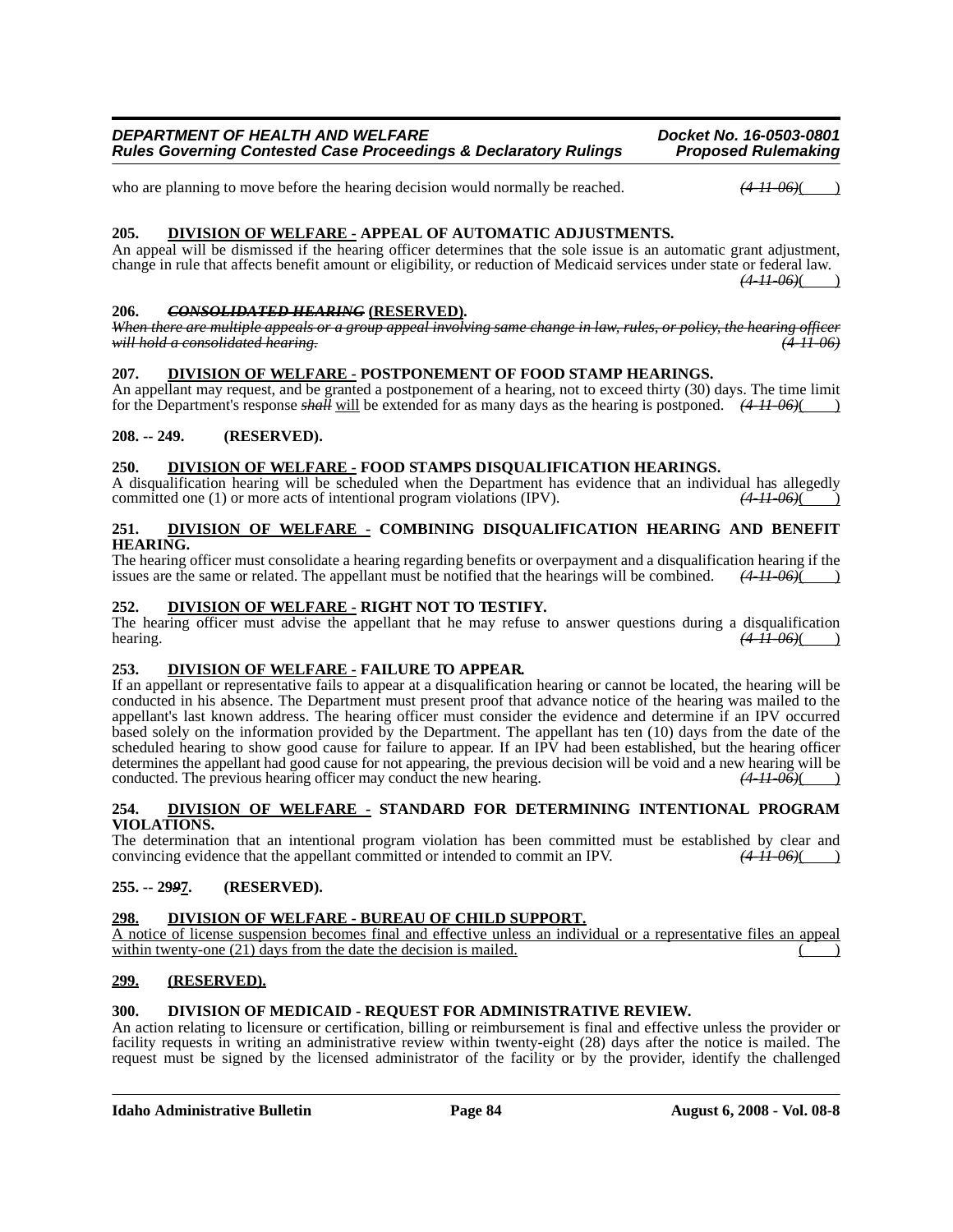#### *DEPARTMENT OF HEALTH AND WELFARE Docket No. 16-0503-0801 Rules Governing Contested Case Proceedings & Declaratory Rulings*

decision, and state specifically the grounds for its contention that the decision was erroneous. The parties must clarify and attempt to resolve the issues at the review conference, which must be held within twenty-eight (28) days after the request for the administrative review. If the Department determines that additional documentation is needed to resolve the issues, a second session of the conference may be scheduled. *A written decision by t*The Department will be furnished provide a written decision to the facility or provider. (4.11.06) *be furnished* provide a written decision to the facility or provider.  $\left(4.11-06\right)$ (*A*)

# *(BREAK IN CONTINUITY OF SECTIONS)*

# **401. DIVISION OF HEALTH - REPORTABLE DISEASES.**

An order for isolation or quarantine is a final agency action as set forth in Section 56-1003(7), Idaho Code. *An* Other orders or restrictions as specified in IDAPA 16.02.10, "Idaho Reportable Diseases," *Section 065,* become*s* final and effective unless an appeal is filed within five (5) working days after the effective date of the order or restriction.

*(4-11-06)*( )

**01. Conduct of Hearing**. The Department may take whatever precautions and make whatever arrangements are necessary for the conduct of such hearing to insure that the health of participants and the public is not ieopardized. (3-30-01) not jeopardized.

**02. Review**. Any person directly affected by an order or restriction may file exceptions to the Director's determination, which will be reviewed by the Board. The order or restriction remains effective unless rescinded by the Board.  $(4-11-06)$ 

### **402. DIVISION OF HEALTH - FOOD ESTABLISHMENTS.**

Appeal procedures will be as provided *in Section 861,* under IDAPA 16.02.19, "Food Safety and Sanitation Standards for Food Establishments*.*," Section 861. *(4-11-06)*( )

# **403. --** *9***499. (RESERVED).**

#### **500. DIVISION OF FAMILY AND COMMUNITY SERVICES - CHILD PROTECTION CENTRAL REGISTRY ADMINISTRATIVE REVIEW.**

A substantiated incident of child abuse, neglect, or abandonment will automatically become effective and be placed on the Child Protection Central Registry unless the individual identified in the notification files a request for an administrative review within twenty-eight (28) days from the date on the notification. The request for an administrative review must be mailed to the Family and Community Services (FACS) Division Administrator at the address listed in Subsection  $006.02$  of these rules.

**01. Content of Request**. The request for an administrative review must identify the notification being protested and explain the reasons for disagreement. Additional information may be provided for the Administrator's consideration.

**02. Administrative Review**. The FACS Division Administrator will consider all available information and determine whether the incident was erroneously determined to be "substantiated." The Administrator will furnish a written decision to the individual.

### **501. DIVISION OF FAMILY AND COMMUNITY SERVICES - INTENSIVE BEHAVIORAL INTERVENTION (IBI) ADMINISTRATIVE REVIEW.**

**01. Request for Administrative Review**. An action relating to certification, billing, or reimbursement is final and effective unless the provider requests in writing an administrative review within twenty-eight (28) days after the notice is mailed. The request must be signed by the provider, identify the challenged decision, and state specifically the grounds for its contention that the decision was erroneous. The parties must clarify and attempt to resolve the issues at the review conference, which must be held within twenty-eight (28) days after the request for the administrative review. If the Department determines that additional documentation is needed to resolve the issues, a second session of the conference may be scheduled. The Department will provide a written decision to the facility or

**Idaho Administrative Bulletin Page 85 August 6, 2008 - Vol. 08-8**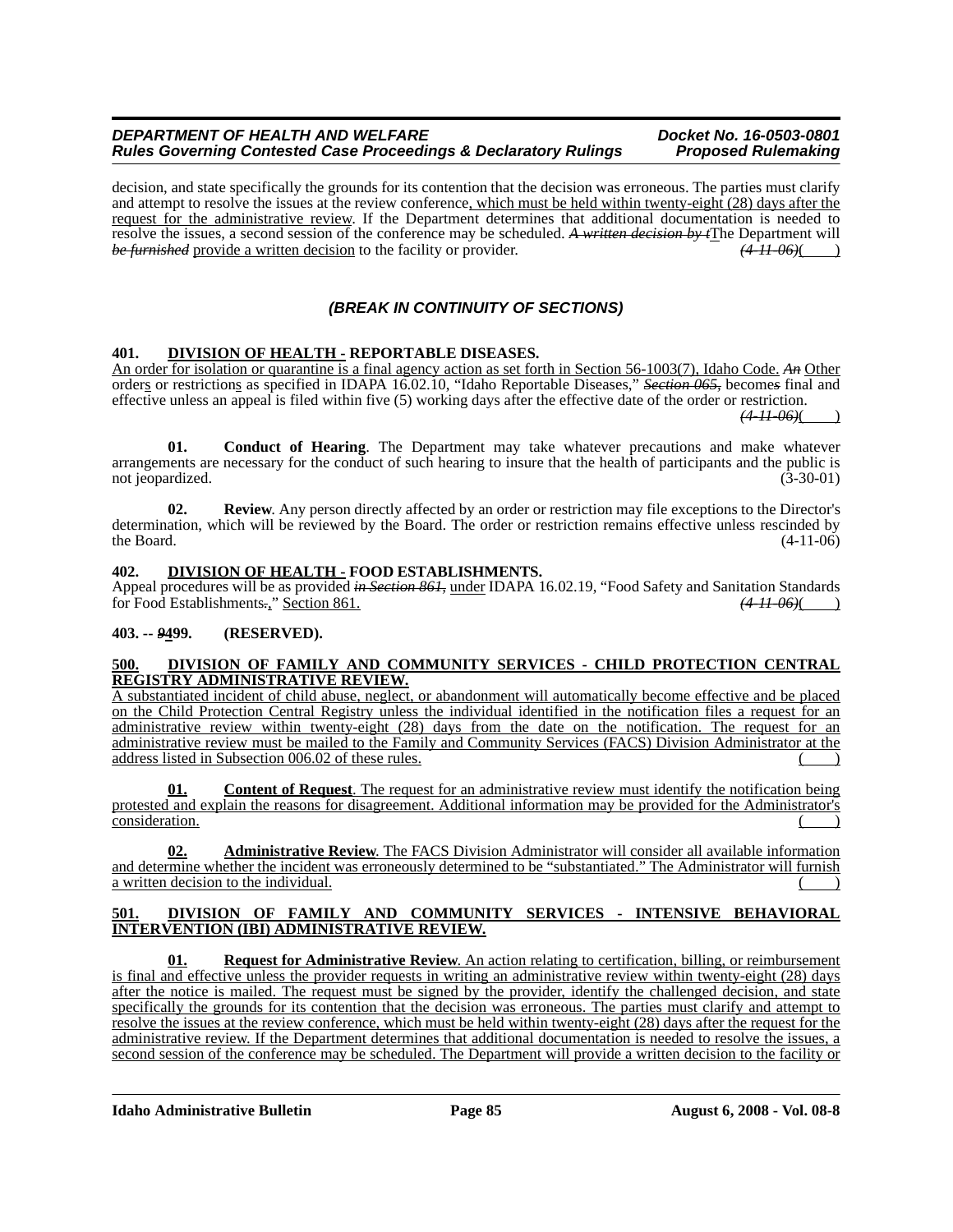$\Box$  provider.

**02. Scope of Appeal Hearing**. If the Department's decision after the administrative review is appealed, only issues and documentation that were presented in the administrative review will be admissible in the appeal  $hearing.$  ( $\overline{ }$ )

#### **502. DIVISION OF FAMILY AND COMMUNITY SERVICES - INFANT TODDLER PROGRAM - INDIVIDUAL CHILD COMPLAINTS.**

**01. Individual Child Complaints**. Parents or providers may request a hearing if they disagree with decisions regarding the identification, evaluation, or placement of a child, or, with the provision of appropriate early intervention services. A request must be filed with the Administrative Procedures Section identified in Section 005 of these rules, within twenty-eight (28) days from the date the decision is issued. The request for a hearing must identify:  $($   $)$ 

| <u>a.</u> | The child's name, home address, and the early intervention program serving the child; |  |
|-----------|---------------------------------------------------------------------------------------|--|
| <u>b.</u> | A statement identifying the facts and the reason for disagreement with the decision;  |  |
| c.        | The name of the provider who is serving the child;                                    |  |
| d.        | A proposed resolution; and                                                            |  |
| е.        | A dated signature of the person who is submitting the request.                        |  |
|           |                                                                                       |  |

**02. Mediation**. The Department must offer mediation services at Department expense, which must be held within thirty (30) days after the request for a hearing. A qualified and impartial mediator who is trained in effective mediation techniques will meet at a location convenient to both parties to help them find a solution to the complaint in an informal, non-adversarial atmosphere.

**a.** The parties must sign a confidentiality agreement before these discussions. Information discussed in the mediation cannot be used in any subsequent proceeding.

**b.** If there is a resolution, both parties must sign a mediation agreement, which is enforceable in state or federal court.

**03. Due Process Hearings**. The hearing must be held and a written decision mailed within thirty (30) days from the receipt of the request for a hearing, whether or not mediation occurs. The hearing officer may bar any party from introducing a relevant evaluation or recommendation that has not been disclosed at least five (5) calendar days before the hearing, unless the other party consents.

**a.** Current Services. Appropriate early intervention services that are being provided at the time of the decision will continue unless the parties agree otherwise.

**b.** Initial Application. If the decision involves an application for initial services, any services that are not in dispute must be provided.

### **503. DIVISION OF FAMILY AND COMMUNITY SERVICES - INFANT TODDLER PROGRAM - ADMINISTRATIVE COMPLAINTS.**

**01. Filing of Complaint**. An individual or organization, including those from another State, may file a written, signed complaint against any public or private service provider, alleging a violation of the Part C program and regulations at 34 CFR Part 303. The complaint must identify what requirement has been violated and the facts upon which the complaint is based. Complaints can include an allegation that a provider failed to implement the decision after a hearing. The complaint must be filed with the Administrative Procedures Section identified in Section  $005$  of these rules within one  $(1)$  year of the alleged violation, except in the following circumstances:

**Idaho Administrative Bulletin Page 86 August 6, 2008 - Vol. 08-8**